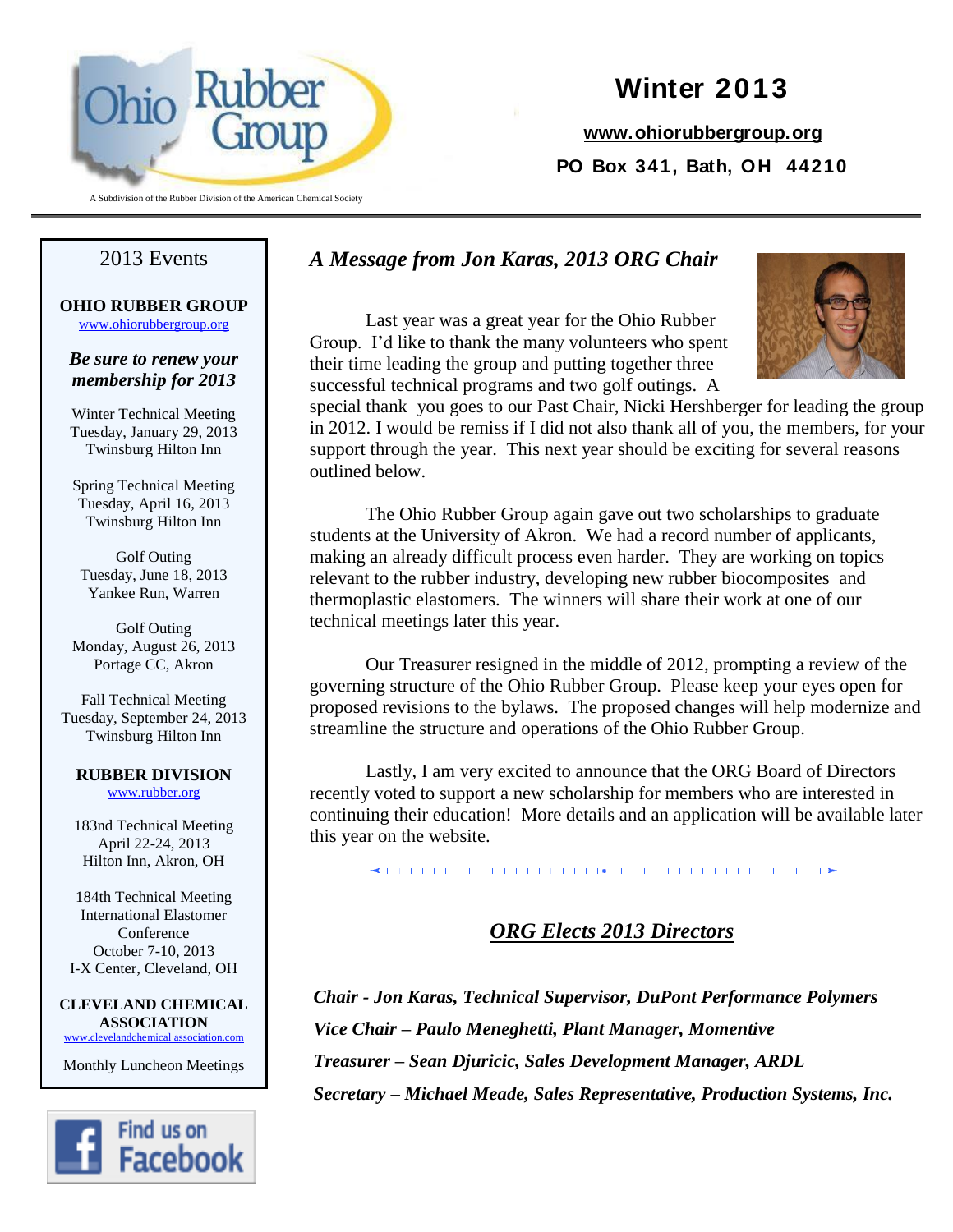#### **2013 Directors**

*Chair* - Jonathan Karas DuPont Performance Elastomers 330- 929-6955 [jonathan.a.karas@dupont.com](mailto:jonathan.a.karas@dupont.com)

*Vice-Chair –* Paulo Meneghetti Momentive Performance Materials 440-923-7837 paulo.meneghetti@momentive.com

*Treasurer* Sean Djuricic ARDL 330-794-6600 [seand@ardl.com](mailto:seand@ardl.com)

*Secretary –*Michael Meade Production Systems, Inc. 330-865-0444 mike.meade@productionsys.com

*Area Director –* Andrew L. Tisler Omnova Solutions, Inc. 440-318-488 andrew.tisler@omnova.com

*Alt. Area Director –*Ken Kemerer Wacker-SILMIX® 330-628-5024 ken.kemerer@wacker.com

*Past Chair –* Nicki Hershberger ARDL 330-794-6600 x 252 [nicole.hershberger@ardl.com](mailto:nicole.hershberger@ardl.com)

#### **2013 Committee Chairs**

*Program* – Sean Djuricic Akron Rubber Development Laboratory 330-794-6600 [seand@ardl.com](mailto:seand@ardl.com)

*Program –* Paulo Meneghetti Momentive Performance Materials 440-923-7837 paulo.meneghetti@momentive.com

*Membership -* Jim Lipinski Harwick Standard Dist. 330-798-6808 [lipinskij@harwickstandard.com](mailto:lipinskij@harwickstandard.com)

*Scholarship/Education* – Joel Neilsen Sid Richardson Carbon & Energy Co. 330-666-2777 [jgneilsen@sidrich.com](mailto:jgneilsen@sidrich.com)

*June Golf Outing –* Paul Glasgow, Stemaco USA paul.glasgow@stemacos.com Tom Rickey, Hexpol 330-690-7492 [tom.rickey@hexpol.com](mailto:tom.rickey@hexpol.com)

*August Golf Outing –* Greg Sibley and Kevin Geron Intertex 330-665-5533 [greg@intertexworld.com](mailto:greg@intertexworld.com)

*Publicity –* Thomas McGee Americas International 419-289-6339 [ncem046@yahoo.com](mailto:ncem046@yahoo.com)

*Web Master – Denise Kotz* DuPont Performance Elastomers 330-929-6926 [denise.kotz@dupont.com](mailto:denise.kotz@dupont.com)

*Historian/Raffle – Shelby Washko* 330-273-5155 shelbywashko@frontier.com

*Newsletter/Rec.Secy –*Mary Puskas Ohio Rubber Group 330-848-8847 [mpuskas@littlern.com](mailto:jvlipin@aol.com)

# *2013 Hospitality Sponsors*

 **Please consider a contribution to the 2013 Technical Meeting Social Hours. As a 2013 Hospitality Sponsor your company will be recognized in the newsletters, on the website and at the meetings (Spring 2013, Fall 2013 and Winter 2014).**

**The social hour is an important adjunct to the technical meetings and is possible only through the generosity of our Hospitality Sponsors. A yearly donation of \$200 is suggested; any amount is appreciated.** 

**Please send your 2013 contribution to: Ohio Rubber Group,** 

**PO Box 341 Bath, Ohio 44210**

*Thank you once again to the 2012 Hospitality Sponsors who helped make all the 2012 meetings such a great success.*

| Rubber                                              | <b>2012 Hospitality Sponsors</b><br><b>THANK YOU FOR YOUR SUPPORT</b> |  |  |
|-----------------------------------------------------|-----------------------------------------------------------------------|--|--|
| <b>Harwick Standard Distribution</b>                | <b>Smithers Scientific Services</b>                                   |  |  |
| <b>Stemaco USA</b>                                  | <b>Hallstar</b>                                                       |  |  |
| <b>Akrochem Corporation</b>                         | <b>RE Carroll, Inc.</b>                                               |  |  |
| <b>Struktol Company of America</b>                  | Centrotrade Minerals & Metals, Inc.                                   |  |  |
| <b>Littlern Corporation</b>                         | <b>Western Reserve Chemical Corp.</b>                                 |  |  |
| <b>Goldsmith &amp; Eggleton. Inc.</b>               | ChemRep, Inc.                                                         |  |  |
| <b>Tribute Energy, Inc.</b>                         | <b>Lion Copolymer</b>                                                 |  |  |
| Zeon Chemicals. L.P.                                | <b>MC Products Corp.</b>                                              |  |  |
| <b>Dyna-Mix</b>                                     | <b>Portage Precision Polymers</b>                                     |  |  |
| Sid Richardson Carbon & Energy Co.                  | R.T. Vanderbilt Co., Inc.                                             |  |  |
| <b>Sovereign Chemical Co.</b>                       | <b>Polymer Valley Chemicals</b>                                       |  |  |
| <b>SILMIX<sup>®</sup>, Div. of Wacker Chemicals</b> | <b>Akron Rubber Development Laboratory</b>                            |  |  |
|                                                     |                                                                       |  |  |
|                                                     |                                                                       |  |  |
|                                                     |                                                                       |  |  |

#### *Ernest Calhoun 1951 – 2013*

**Ernest Lee Calhoun II, went home to be with the Lord on Wednesday, January 2, 2013 after a long and strenuous illness.**

**Ernie worked for B.F. Goodrich Tire Company, Ameripol-Synpol and EniChem. In 2003, he received his Associates degree and in 2004, he received his Bachelors' degree, both from the University of Akron. In 2011, he received his Master's degree from Kent State University. Ernie began a new career as a teacher most recently at Firestone High School, where he taught Information/Computer Technology. He was also a volleyball and basketball official. He served as the head coach of the girls bowling team at Buchtel High School, and was head coach of the boys and girls bowling teams at Firestone High School.**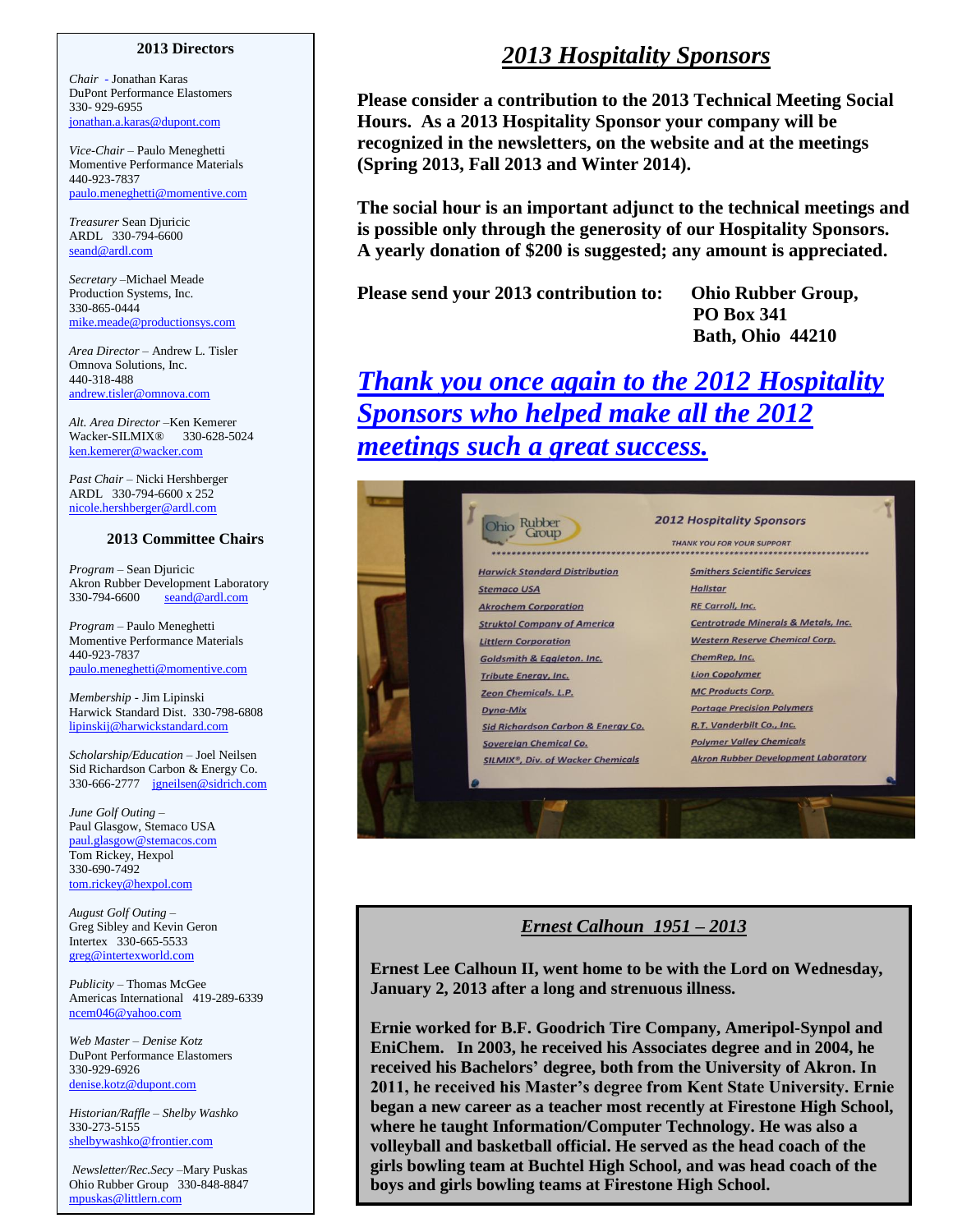**Schedule 4:00 – Registration 4:30 – Technical Presentations** *\*\*\*please turn off cell phones\*\*\** **6:00 – Social Hour 7:00 – Dinner (Reserve by 1/25/13)**

# **Winter Technical Meeting Tuesday, January 29, 2013**

**Hilton Garden Inn, 330-405-4488 8971 Wilcox Drive, Twinsburg, Ohio**

*Technical Presentations* **\*\*\*\*\*\*\*\*\*\*Please turn off cell phones during the presentations\*\*\*\*\*\*\*\*\*\***

*"Butyl 100 and the Technical Merits in Curing Bladders"*

**Joshua Guilliams, Regional Technical Marketing Manager, LANXESS Corporation**

*"Addressing compounding Problems with Internal Process Aids"*

**Chris Ryan, Technical Sales Specialist, Chemspec Ltd.** 

# *"Developments in Mixing Technology in Tangential & Intermeshing Batch Mixers"*

**Peter Glasser and Bob McNabb, HF Mixing Group - Farrel Corporation**

After Dinner Raffle - *Raffle tickets will be available for purchase at the meeting*

*2013 Winter Technical Meeting - DINNER RESERVATIONS -* **Reserve by January 25, 2013** 

**Advanced Reservation - \$35.00 each Without prior reservation - \$40.00 each**

Please reserve tickets *(will be held at door for pickup)* 

1) Pay at Door OR 2) Payment Enclosed \$\_\_\_\_\_\_\_\_\_\_\_\_\_\_\_\_\_\_ *(Cash, Check, AMEX, Discover, Visa, MasterCard*)

| Credit Card # | _Exp. Date_ |  |  |
|---------------|-------------|--|--|
| Name          |             |  |  |
| Company       |             |  |  |

E-mail reservations to mpuskas@littlern.com OR mail to Ohio Rubber Group, PO Box 341, Bath, OH 44210